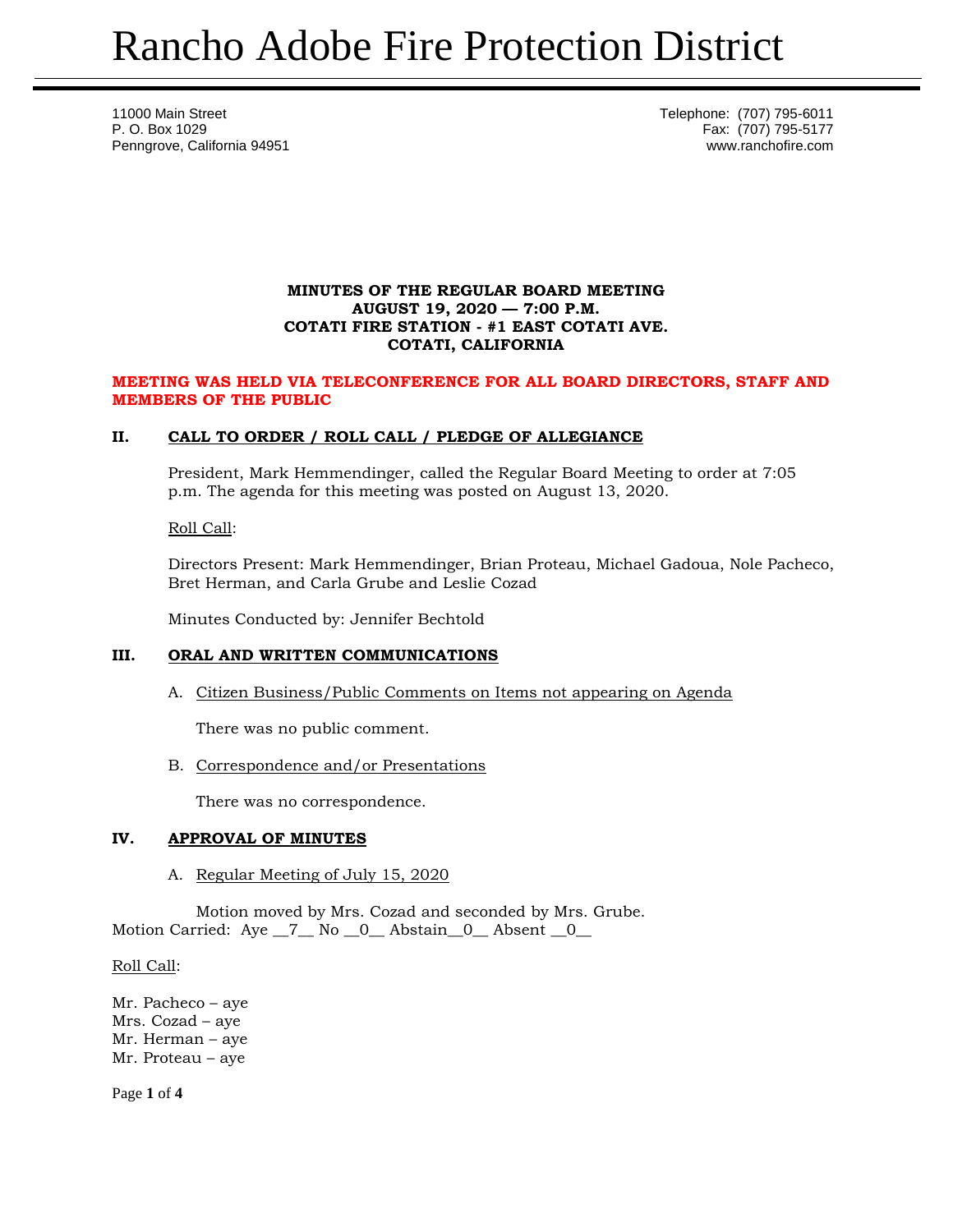*Approval of Minutes Continued:*

Mr. Hemmendinger – aye Mr. Gadoua – aye Mrs. Grube – aye

# **V. CONSENT CALENDAR**

A. Ratification of Claims and Journal Vouchers

Motion moved by Mrs. Grube and seconded by Mr. Proteau. Motion Carried: Aye \_7\_ No \_0\_ Abstain\_0\_ Absent \_0\_

Roll Call:

Mr. Pacheco – aye Mrs. Cozad – aye Mr. Herman – aye Mr. Proteau – aye Mr. Hemmendinger – aye Mr. Gadoua – aye Mrs. Grube – aye

## **VI. ADMINISTRATIVE COMMUNICATIONS**

#### A. Chief's Report

Due to current fire emergencies, Chief Thompson was unable to attend the Board meeting. Mr. Hemmendinger did provide the following report from Chief Thompson. All stations are fully staffed. 9195 is at the Hennessey Fire, 9132, 9183 and 9160 are at the Wallbridge Fire, and 9162 is at the Meyers Fire.

Mr. Hemmendinger also noted that there is a pending review of our Petaluma contract so we can add the medical director for our ALS plan. We should have this item at our September meeting.

#### B. Director Reports

LAFCO met and discussed the competing SOI requests, however no decisions were made. The next step is for LAFCO to review each of the requests and then come back with their recommendations.

## C. Committee Reports

#### a. Finance/Budget

Mr. Hemmendinger commented we have the final budget from last year and we ended up rolling over \$1 million. Much of the rollover was due to not spending monies allocated for capital expenses. This leaves us with \$3 million in reserves, which we are likely to use up as dry period funding, especially with all the strike teams out.

b. Negotiations

No report filed.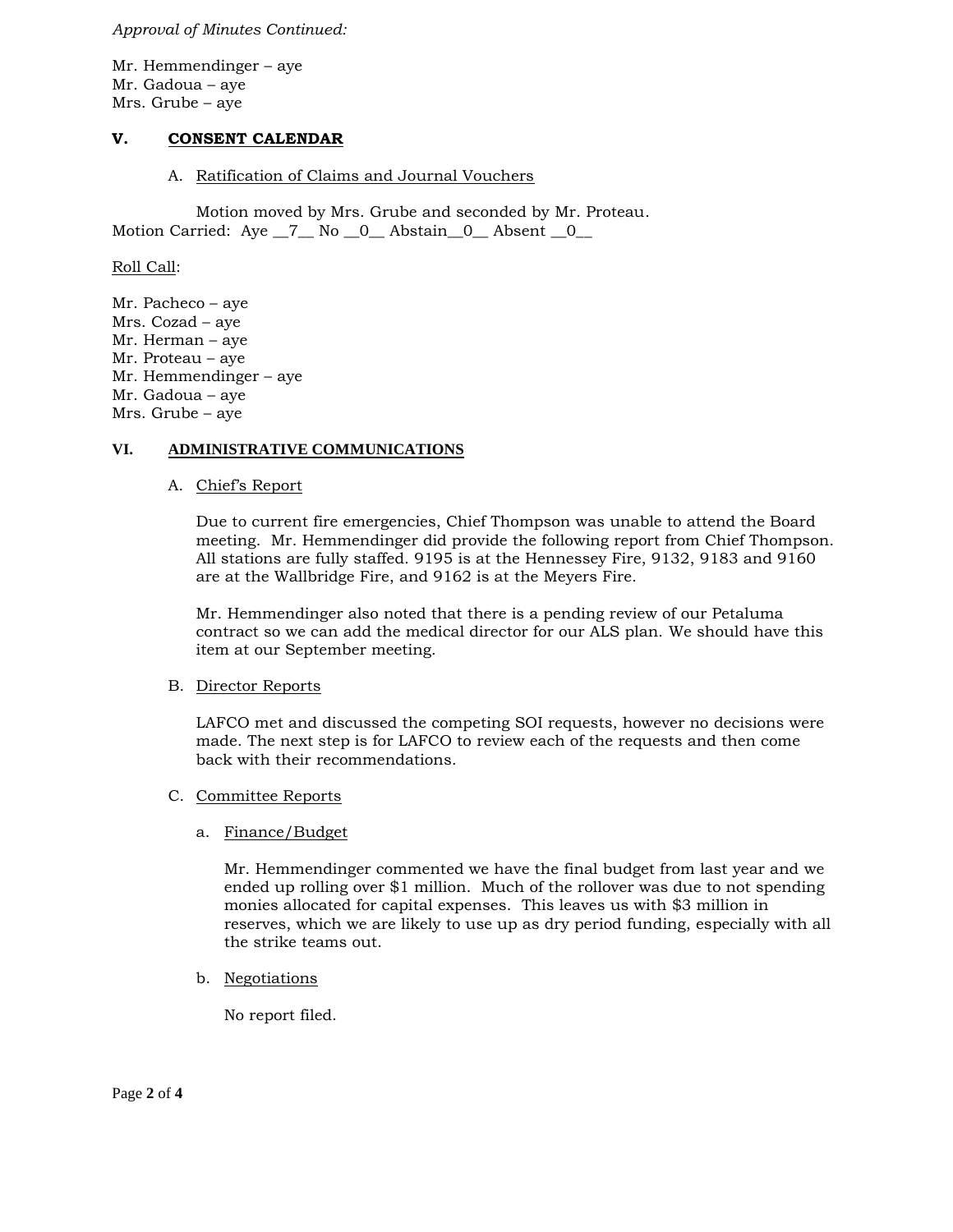c. Equipment

Mr. Pacheco commented that the committee of BC Wandel, Captain Deurloo, Captain Rania, Engineer Porter met via Zoom. He contacted all the parties to make sure there was representation from all parties. The committee decided to stay with the equipment schedule they currently have and refurbish 9132 and purchase a new BC truck. This will give us an additional BC truck instead of suprlusing what we currently have. \$250K has been budgeted this fiscal year and now the committee is waiting to see if they can get the two pieces of equipment for this budget. A staff report will be presented on these details once the strike teams return.

Mr. Hemmendinger commented he thought we were moving up the purchase of a Type 1 this fiscal year. The staffing level now presents the need to replace 9183 to a type 1. Mr. Hemmendinger said we need to look at financing options soon for this. He also noted there would be revised budget accounts for new apparatus and new equipment going forward.

d. Legislative

No report filed.

e. Chief's Evaluation

No report filed.

f. Long Range Planning

Mr. Hemmendinger stated we should have the revised five-year plan at the next board meeting. Mr. Proteau feels we should have some better information on capital purchases at the next Board meeting.

g. Capital Improvements

Mr. Proteau commented he, Mr. Herman and BC Wandel did a walkthrough of all three stations, looking at the prioritized list of items that needs to be completed. One of the discussion items will be to look at getting designs for the station changes. The union also provided a priority list and some prices for updates are coming in. Mr. Proteau would like to see Station 1's exterior painting finished that was never completed years ago. If we wait, this may become more expensive to do. Mr. Proteau will take the two priority lists and match them up.

D. Firefighters' Association Report

BC Weihman reported the pancake breakfast has been cancelled for the year.

E. Firefighter's Union Report

No report filed.

# **VII**. **UNFINISHED BUSINESS**

A. Discussion and Direction on Crown Castle Lease Extension Offers

Mr. Proteau noted that there has been no new update from Crown Castle on the

Page **3** of **4**